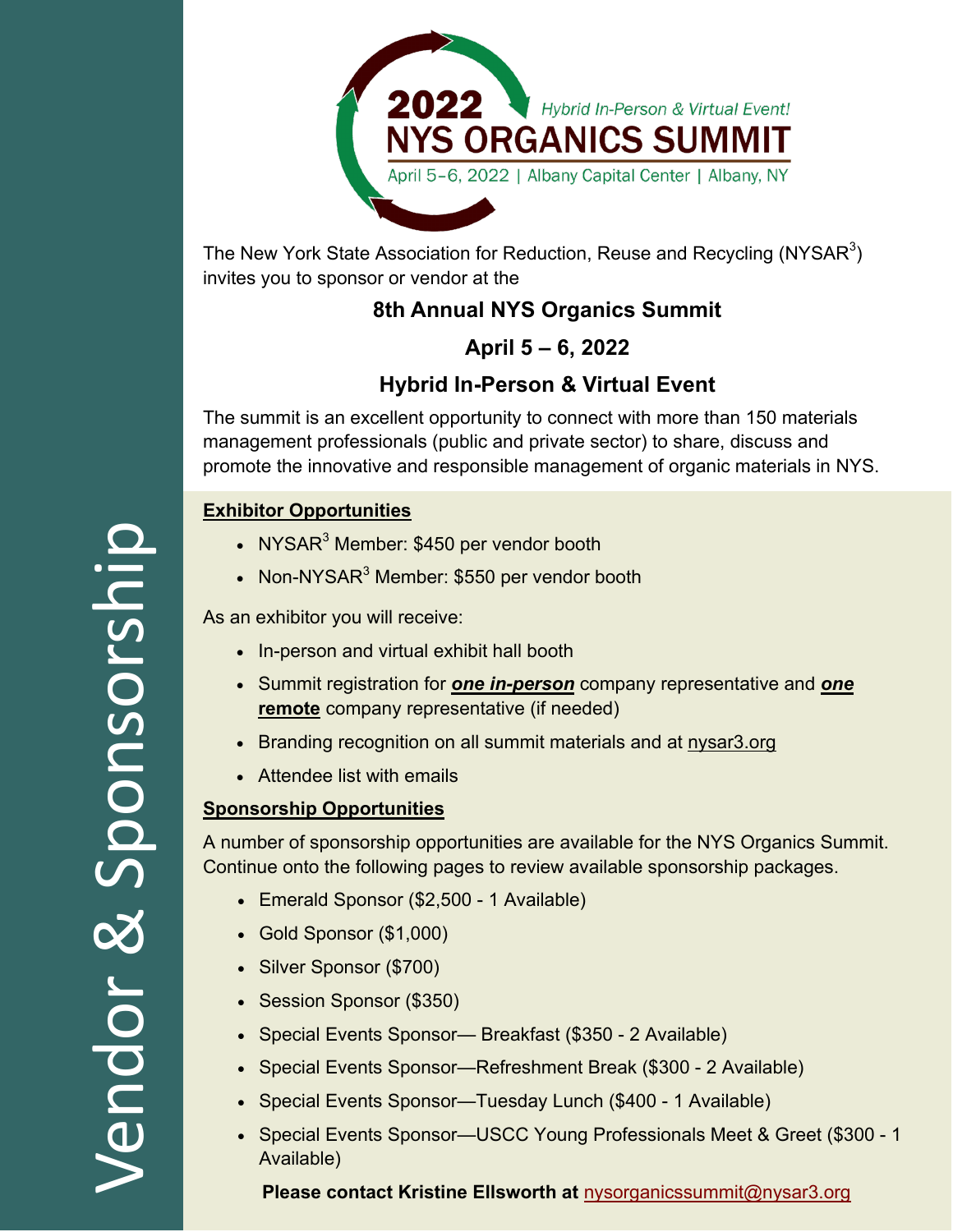## **NYS Organics Summit Sponsorship Opportunities**

#### **Emerald Sponsor—\$2,500 (one available)**

- Branding recognition *prominently* displayed on all summit materials and at [nysar3.org](https://www.nysar3.org/page/nys-organics-summit-100.html)
- Summit registration for *two in-person* company representatives and *one* **remote** company representative
- Access to an in-person and virtual exhibit hall booth
- Designated time at the beginning of the opening plenary on day 1 to showcase your company/organization and the services you offer (up to 2 minutes).
- Includes sponsorship of Tuesday evening reception
- Promotion on social media (3 dedicated posts)
- Company highlighted in email to Summit attendees and  $NYSAR<sup>3</sup>$  members
- Membership for one company representative in NYSAR $3$  for one year
- Attendee list with emails

### **Gold Sponsor—\$1,000**

- Branding recognition *prominently* displayed on all summit materials and at [nysar3.org](https://www.nysar3.org/page/nys-organics-summit-100.html)
- Summit registration for *two in-person* company representatives and *one remote* company representative
- Access to one in-person and virtual exhibit hall booth
- Designated time at the beginning of a session to showcase your company/ organization and the services you offer (up to 1 minute), except opening sessions on day 1 (see list of sessions under session sponsors)
- Promotion on social media (2 dedicated posts)
- Membership for one company representative in NYSAR $3$  for one year
- Attendee list with emails

## **Please contact Kristine Ellsworth at** [nysorganicssummit@nysar3.org](mailto:nysorganicssummit@nysar3.org) **for sponsorship or vendor inquiries.**

Continue Reading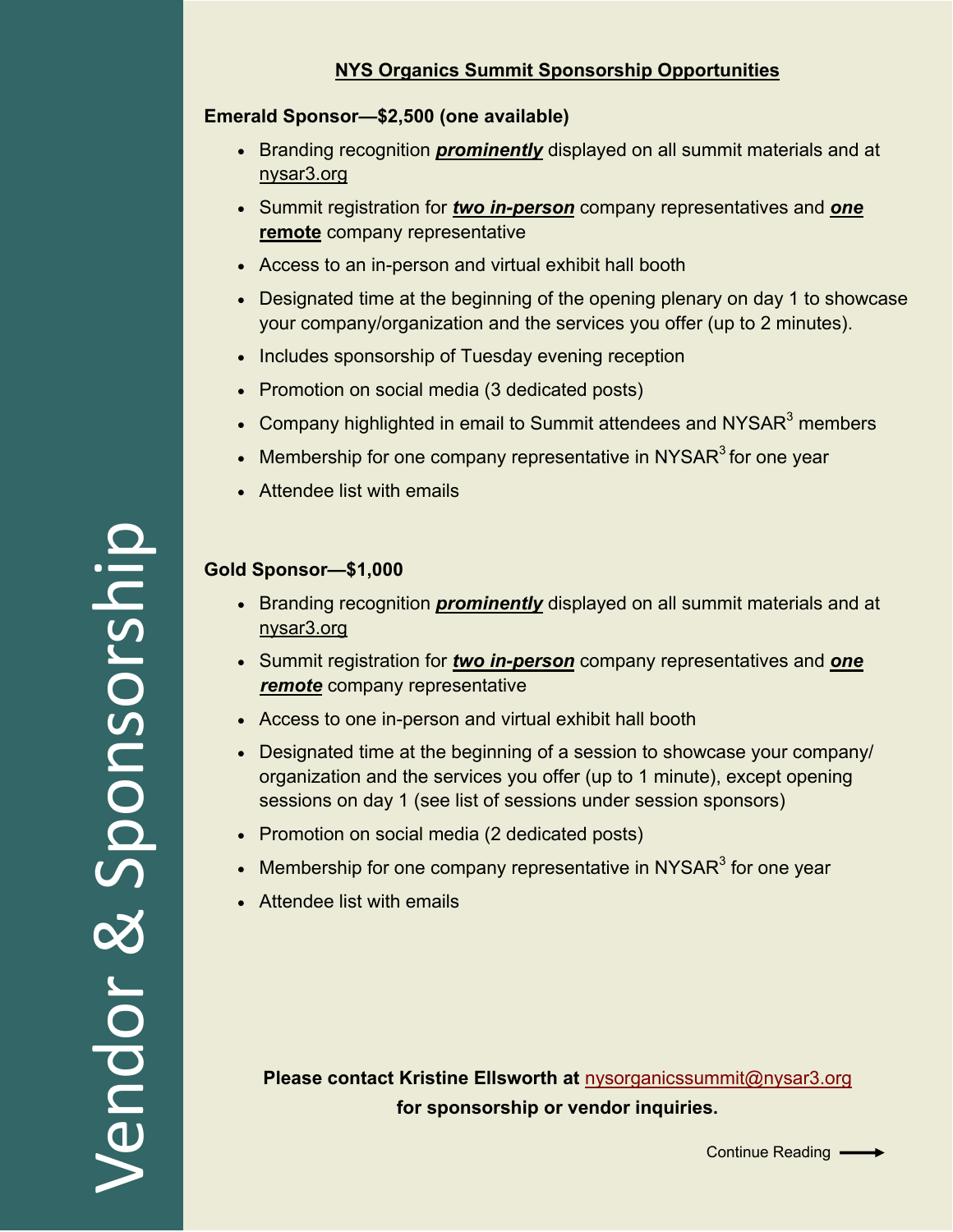## **Additional NYS Organics Summit Sponsorship Opportunities**

#### **Silver Sponsor—\$700**

- Branding recognition on all summit materials and at [nysar3.org](https://www.nysar3.org/page/nys-organics-summit-100.html)
- Summit registration for *one in-person* company representative and *one* **remote** company representative
- Access to one in-person and virtual exhibit hall booth
- Promotion on social media (1 dedicated post)
- $\bullet~$  Membership for one company representative in NYSAR $^3$  for one year
- Attendee list with emails

#### **Session Sponsor—\$350**

- Branding recognition on all summit materials and at [nysar3.org](https://www.nysar3.org/page/nys-organics-summit-100.html)
- Summit registration for *one* company representative
- Designated time at the beginning of a session to showcase your company/ organization and the services you offer (up to 1 minute), except opening sessions on day 1 and 2.
- Attendee list with emails

#### **Sessions Available for Sponsorship**

- Federal Compost Legislation *Only available to Emerald Sponsor*
- The Capital District in Action
- Source Separation and It's Impact on Product Quality
- Community Composting: Challenges & Opportunities
- Topic Breakout Discussions
- Digesting the Facts: Co-Digestion at Anaerobic Digesters
- Integrating Diversity, Equity and Inclusion in our Organics Management Work
- Addressing a Changing Climate with Organics Management in Mind
- Community Engagement Through Composting
- Insider Tips from Large Scale Composting Operations
- Emerging Research & Technologies

## **Please contact Kristine Ellsworth at** [nysorganicssummit@nysar3.org](mailto:nysorganicssummit@nysar3.org) **for sponsorship or vendor inquiries.**

Continue Reading